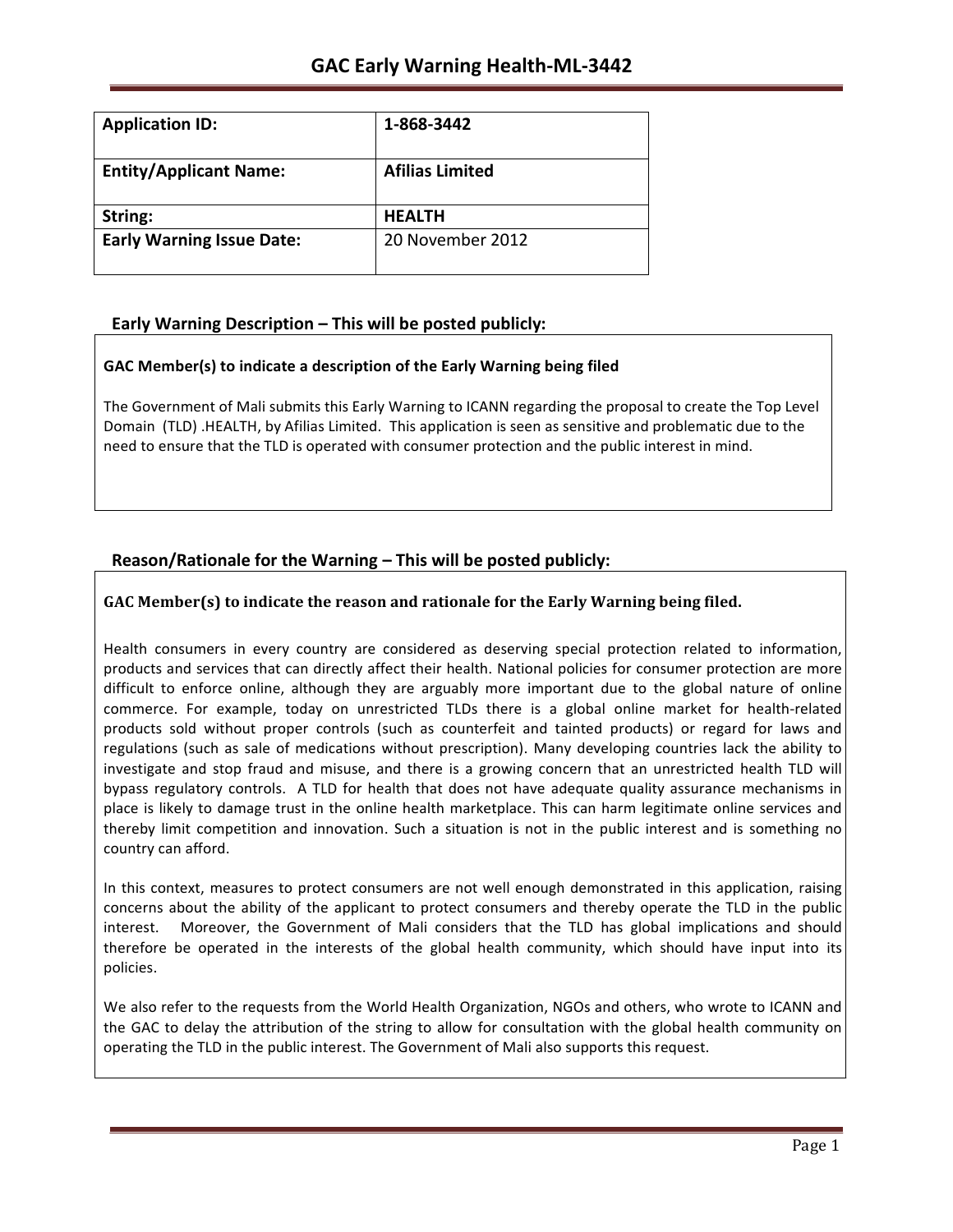# **Supporting GAC Members (Optional):**

## **X** | I agree to include the supporting GAC members in the publication of this Early Warning

| Argentina |  |
|-----------|--|
|           |  |
|           |  |
|           |  |

## **Possible Remediation steps for Applicant – This will be posted publicly:**

**GAC Member(s) to identify possible remediation steps to be taken by the applicant** The applicant should withdraw their application based on the information provided above

## **Further Notes from GAC Member(s) (Optional) – This will be posted publicly:**

# **INFORMATION FOR APPLICANTS**

# **About GAC Early Warning**

The GAC Early Warning is a notice only. It is not a formal objection, nor does it directly lead to a process that can result in rejection of the application. However, a GAC Early Warning should be taken seriously as it raises the likelihood that the application could be the subject of GAC Advice on New gTLDs or of a formal objection at a later stage in the process. Refer to section 1.1.2.4 of the Applicant Guidebook (http://newgtlds.icann.org/en/applicants/agb) for more information on GAC Early Warning.

## **Instructions if you receive the Early Warning**

**ICANN strongly encourages you work with relevant parties as soon as possible to address the concerns voiced in the GAC Early Warning.**

### **Asking questions about your GAC Early Warning**

If you have questions or need clarification about your GAC Early Warning, please contact gacearlywarning@gac.icann.org. As highlighted above, ICANN strongly encourages you to contact gacearlywarning@gac.icann.org as soon as practicable regarding the issues identified in the Early Warning.